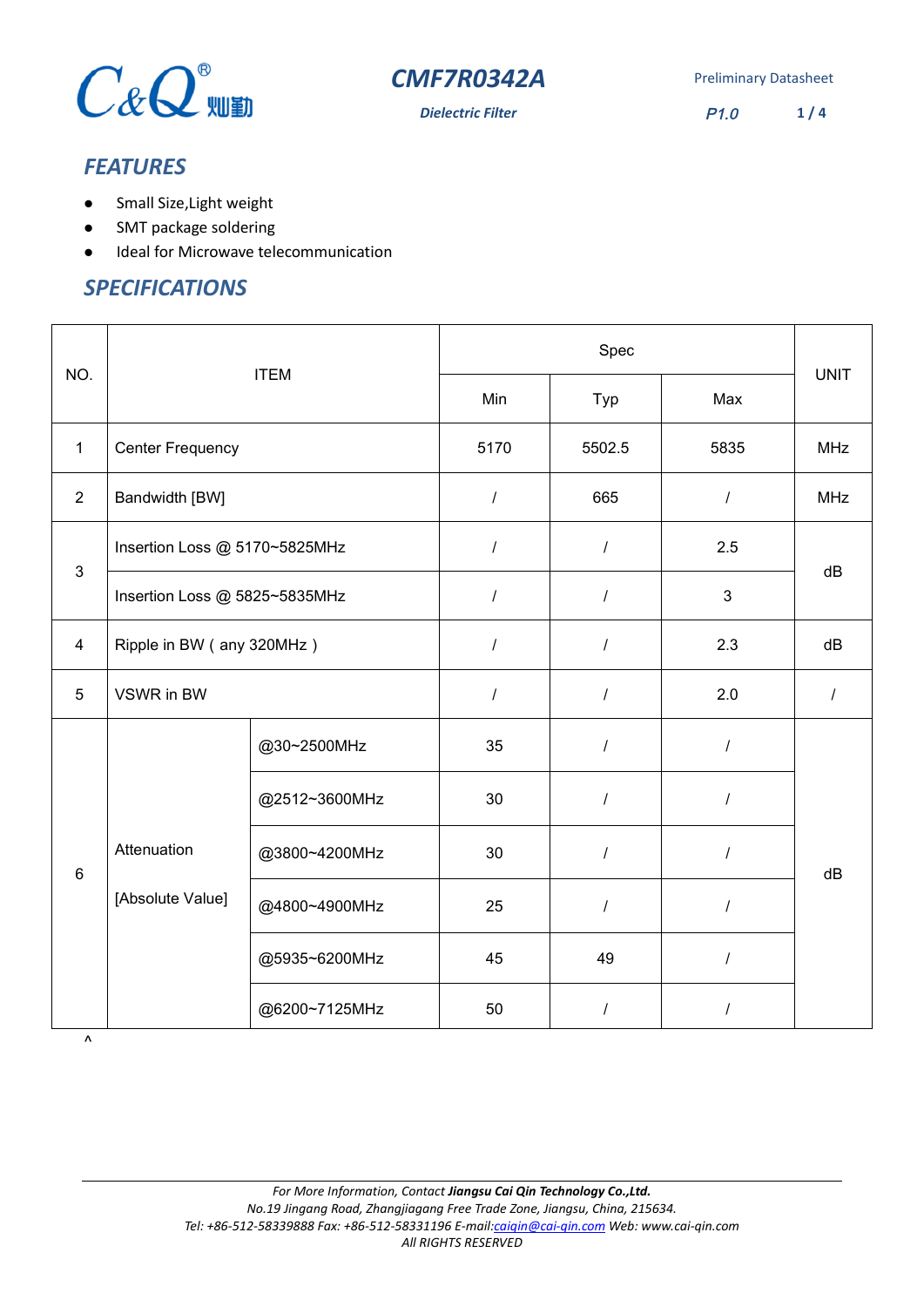

**Dielectric Filter** P1.0 **2 / 4**

## *OUTLINE DRAWING*



#### *FOOTPRINT*

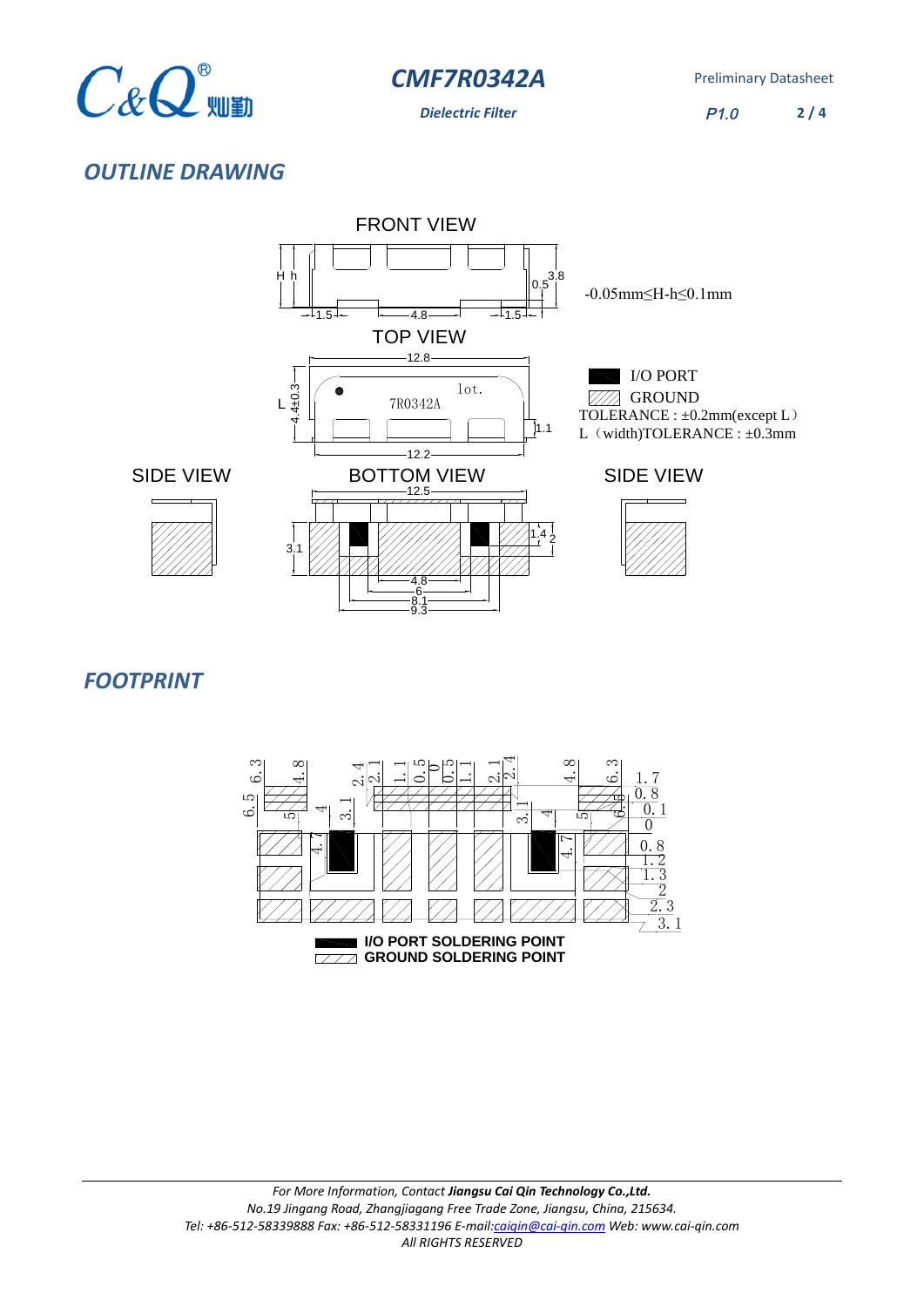

**Dielectric Filter** P1.0

**3 / 4**

### *ELECTRICAL CHARACTERISTICS CURVE*